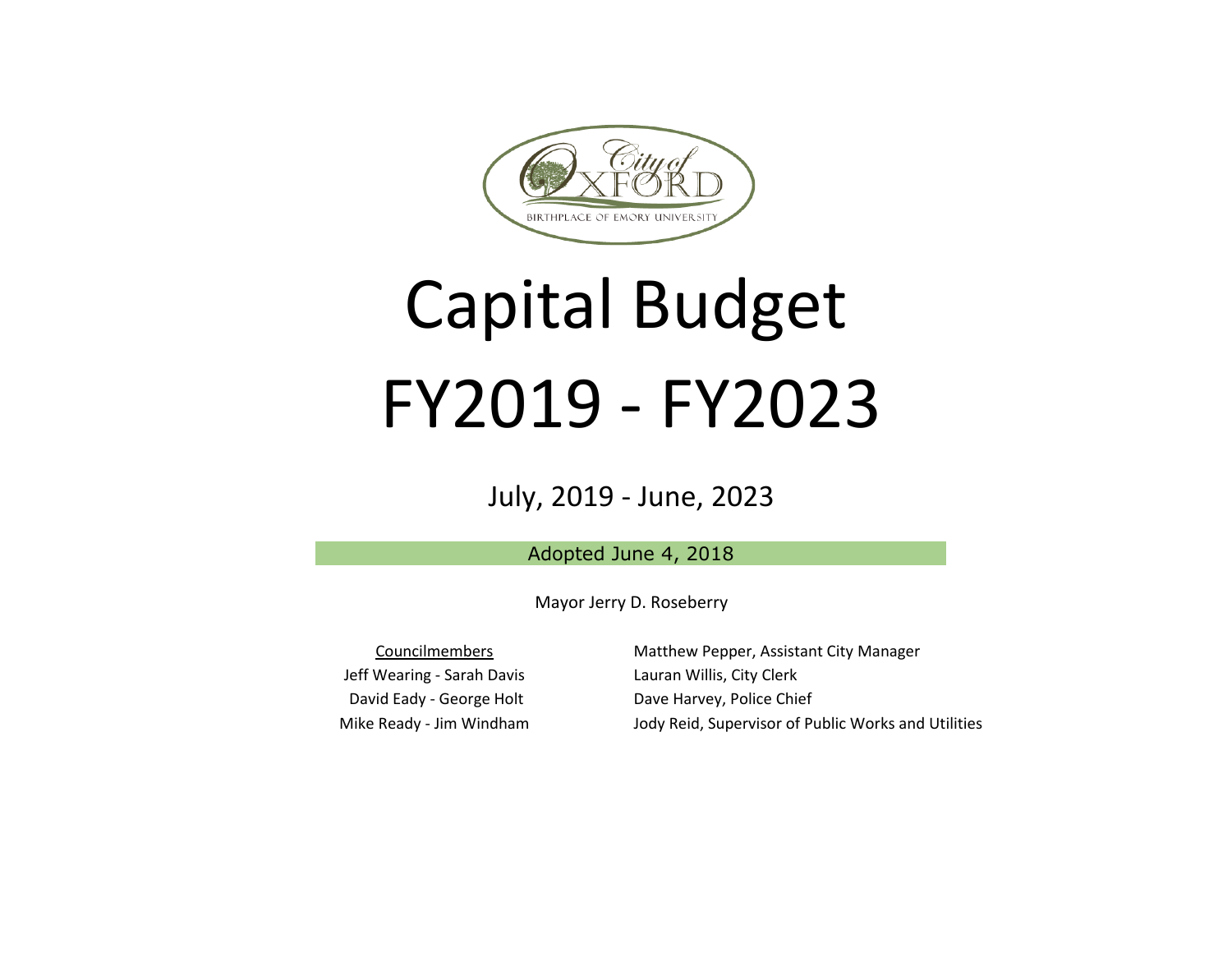#### **OXFORD CAPITAL IMPROVEMENT PLAN 2019 - 2023 SCHEDULE**

|   | <b>PROJECT DESCRIPTION</b>                       | <b>Total Cost</b> | <b>FY2019</b>  | <b>FY2020</b> | <b>FY2021</b> | <b>FY2022</b> | <b>FY2023</b> | <b>STWP</b>    |
|---|--------------------------------------------------|-------------------|----------------|---------------|---------------|---------------|---------------|----------------|
|   | City Parks Design & Build - Asbury Street Park   | 800,000           | 800,000        | 0             | 0             | $\mathbf 0$   | 0             | 12             |
|   | 2 E. Clark Street Development - Utilities        | 250,000           | 250,000        | $\mathbf 0$   | $\Omega$      | $\Omega$      | 0             | 26             |
| 3 | Moore Street Sidewalk                            | 190,000           | 190,000        | $\Omega$      | $\Omega$      | $\Omega$      |               |                |
|   | GEFA Sewer Extension - Emory St.                 | 992,000           | 992,000        | $\mathbf 0$   | $\Omega$      | $\Omega$      | U             |                |
| 5 | City Master Plan Develop & Implement             | 500,000           | 100,000        | 100,000       | 100,000       | 100,000       | 100,000       | 10,23          |
| 6 | Downtown Development Authority                   | 150,000           | 30,000         | 30,000        | 30,000        | 30,000        | 30,000        | 10,24          |
|   | Electric System Improvements                     | 560,000           | 160,000        | 100,000       | 100,000       | 100,000       | 100,000       |                |
|   | 8 Storm Drainage Plans & Improvements            | 100,000           | 20,000         | 20,000        | 20,000        | 20,000        | 20,000        |                |
| 9 | <b>Street Repairs and Resurfacing</b>            | 600,000           | 100,000        | 150,000       | 100,000       | 150,000       | 100,000       | 15             |
|   | 10 Emory Street Sidewalk                         | 650,000           | 650,000        | $\Omega$      | $\Omega$      | $\Omega$      | 0             | 5,15           |
|   | 11 Sidewalks                                     | 500,000           | 100,000        | 100,000       | 100,000       | 100,000       | 100,000       | 15             |
|   | 12 Survey Remainder of City ROW                  | 15,000            | 15,000         | $\mathbf 0$   | 0             | 0             |               | 6,7            |
|   | 13 Pedestrian Crossing - Midblock at Asbury Park | 47,000            | 47,000         | $\mathbf 0$   | $\Omega$      | $\Omega$      |               |                |
|   | 14 Streets Department - Chipper Truck            | 84,000            | 84,000         | 0             | 0             | $\Omega$      | 0             |                |
|   | 15 Yarbrough House Renovation/Welcome Center     | 350,000           | 350,000        | $\mathbf 0$   | 0             | 0             | $\Omega$      | 17             |
|   | 16 Welcome Center/City Trail Transportation      | 12,000            | 12,000         | $\mathbf 0$   | 0             | $\Omega$      | 0             | 15,17          |
|   | 17 George Street Park Parking - Asbury Street    | 21,000            | 21,000         | $\Omega$      | $\Omega$      | $\Omega$      | $\Omega$      | 28             |
|   | 18 Water Line Replacement - Queen Ann, etc.      | 190,000           | $\overline{0}$ | 190,000       | 0             | $\Omega$      | 0             |                |
|   | 19 Replace Water Main Clark, Oxford, Hull        | 745,000           | $\mathbf 0$    | 745,000       | 0             | $\Omega$      | 0             |                |
|   | 20 Whatcoat Street improvements                  | 300,000           | $\mathbf 0$    | 300,000       | $\Omega$      | $\Omega$      | 0             | 9              |
|   | 21 Business Incubator                            | 200,000           | $\mathbf 0$    | 50,000        | 50,000        | 50,000        | 50,000        | 4,18           |
|   | 22 Electric Vehicle Charging Stations            | 24,000            | $\overline{0}$ | 24,000        | $\Omega$      | $\Omega$      |               |                |
|   | 23 Smart meters for electric and water           | 600,000           | $\mathbf{0}$   | 600,000       | $\Omega$      | $\Omega$      | <sup>0</sup>  | $\overline{2}$ |
|   | 24 Interconnect Walking Trails                   | 700,000           | $\pmb{0}$      | 300,000       | 200,000       | 100,000       | 100,000       | 15             |
|   | 25 Police Vehicles                               | 105,000           | $\mathbf 0$    | 35,000        | 35,000        | 35,000        |               |                |
|   | 26 Public Works Vehicles & Equipment             | 217,000           | $\mathbf{0}$   | 130,000       | 50,000        | 15,000        | 22,000        |                |
|   | 27 Replace Water Main on Perry Circle            | 42,000            | $\mathbf 0$    | 42,000        | O             |               |               |                |
|   | 28 Replace Water Main on Keel Street, etc.       | 110,000           | $\Omega$       | 110,000       | 0             |               |               |                |
|   | <b>TOTALS</b>                                    | 9,054,000         | 3,921,000      | 3,026,000     | 785,000       | 700,000       | 622,000       |                |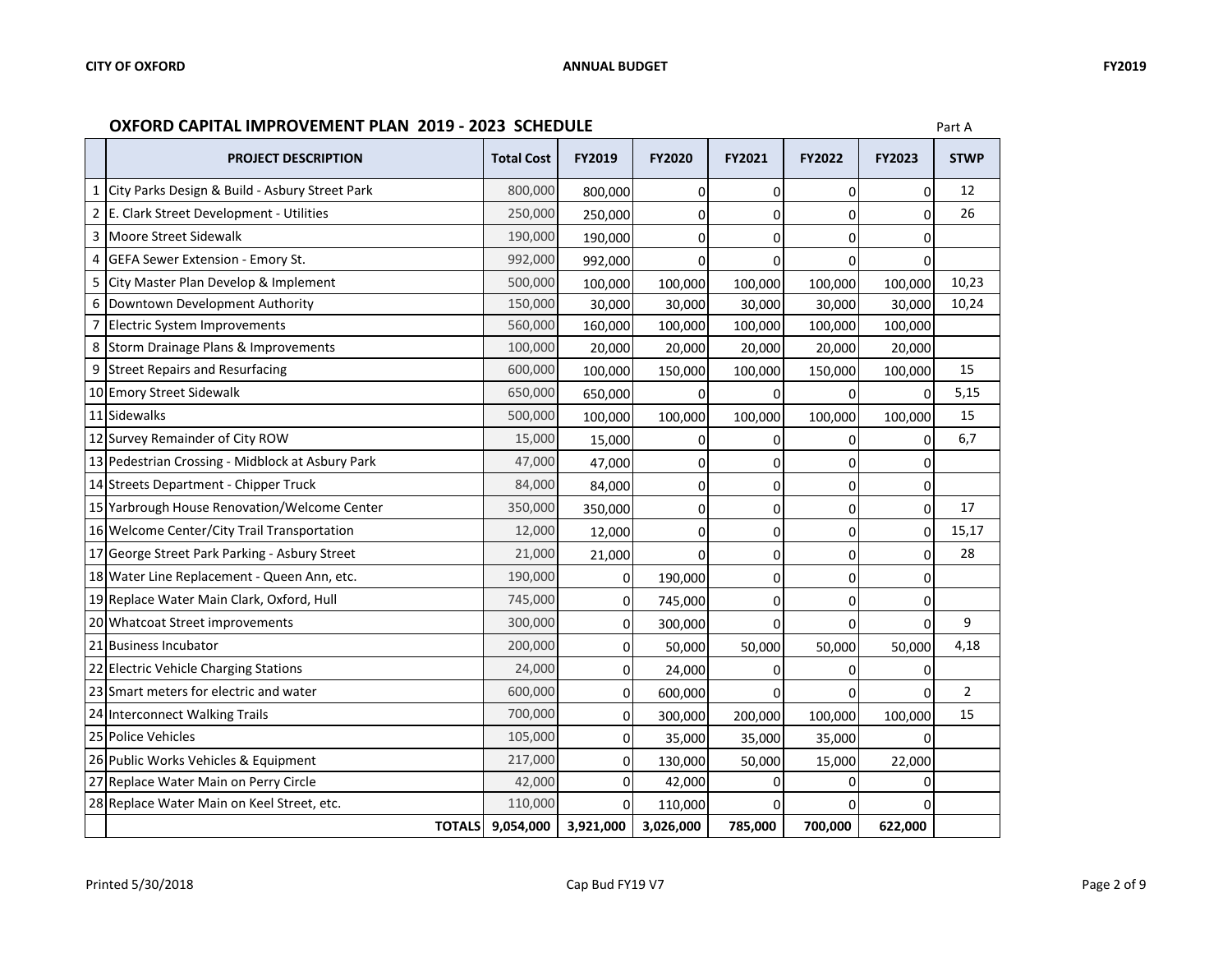#### **CAPITAL BUDGET FISCAL YEAR 2019** Part B

|    | <b>Account Number</b>         | <b>PROJECT DESCRIPTION</b>                                         | <b>TOTAL COST</b><br><b>FY2019</b> | <b>CITY FUNDS</b><br><b>FY2019</b> | 2011 SPLOST | 2017 SPLOST | <b>LOAN</b> | <b>OTHER</b>   | <b>STWP</b> |
|----|-------------------------------|--------------------------------------------------------------------|------------------------------------|------------------------------------|-------------|-------------|-------------|----------------|-------------|
|    |                               | 350.6220.541100.001 City Parks Design & Build - Asbury Street Park | 800,000                            | 300,000                            | 0           | 400,000     |             | 100,000 a      | 12          |
| 2  | 350.4200.541400.002           | E. Clark Street Development - Utilities                            | 250,000                            | 250,000                            | 0           |             |             | 0              | 26          |
| 3  |                               | 350.1500.522200.000 Moore Street Sidewalk                          | 190,000                            | 0                                  | 15,500      | 174,500     |             | $\Omega$       |             |
| 4  |                               | 350.4300.541400.540 GEFA Sewer Extension - Emory St.               | 992,000                            | 0                                  | 0           | 467,000     | 525,000     | 0              |             |
| 5  |                               | 350.1500.541400.002 City Master Plan Develop & Implement           | 100,000                            | 100,000                            | 0           |             |             | 0              | 10,23       |
| 6  |                               | 350.7550.612000.000 Downtown Development Authority                 | 30,000                             | 30,000                             | 0           | $\Omega$    |             | $\overline{0}$ | 10,24       |
|    |                               | 350.4600.541402.510 Electric System Improvements                   | 160,000                            | 160,000                            | 0           | 0           |             | 0              |             |
| 8  |                               | 350.4250.541200.000 Storm Drainage Plans & Improvements            | 20,000                             | 0                                  | 0           | 20,000      |             | 0              |             |
| 9  |                               | 350.4200.541400.001 Street Repairs and Resurfacing                 | 100,000                            | 0                                  | 0           | 75,000      |             | $25,000$ b     | 15          |
| 10 |                               | 350.4224.541203.000 Pedestrian Bridge/Sidewalk                     | 650,000                            | 0                                  | 0           | 130,000     |             | 520,000 c      | 5,15        |
| 11 | 350.4200.541201.000 Sidewalks |                                                                    | 100,000                            | 100,000                            | 0           | U           |             | 0              | 15          |
| 12 |                               | 350.4220.541204.000 Survey Remainder of City ROW                   | 15,000                             | 15,000                             | 0           | 0           | U           | $\Omega$       | 6,7         |
| 13 |                               | 350.4224.541203.000 Pedestrian Crossing - Midblock at Asbury Park  | 47,000                             |                                    | 0           | 47,000      | 0           | $\Omega$       |             |
| 14 |                               | 350.4300.542200.000 Streets Department - Chipper Truck             | 84,000                             | 84,000                             | 0           | 0           |             | 0              |             |
| 15 | 350.6000.541300.000           | Yarbrough House Renovation/Welcome Center                          | 350,000                            | 350,000                            | 0           | 0           |             | $\Omega$       | 17          |
| 16 | 350.6000.542200.000           | <b>Welcome Center/City Trail Transportation</b>                    | 12,000                             | 12,000                             | 0           | $\Omega$    |             | $\Omega$       | 15,17       |
| 17 |                               | 350.6000.541200.000 George Street Park Parking - Asbury Street     | 21,000                             | 21,000                             | 0           | U           |             | 0              | 28          |
|    |                               | <b>TOTALS</b>                                                      | 3,921,000                          | 1,422,000                          | 15,500      | 1,313,500   | 525,000     | 645,000        |             |

#### Footnotes:

a This amount represents a contribution from Newton County.

b Funds from the Local Maintenance Improvement Grant (LMIG).

c Funds from federal and state grants.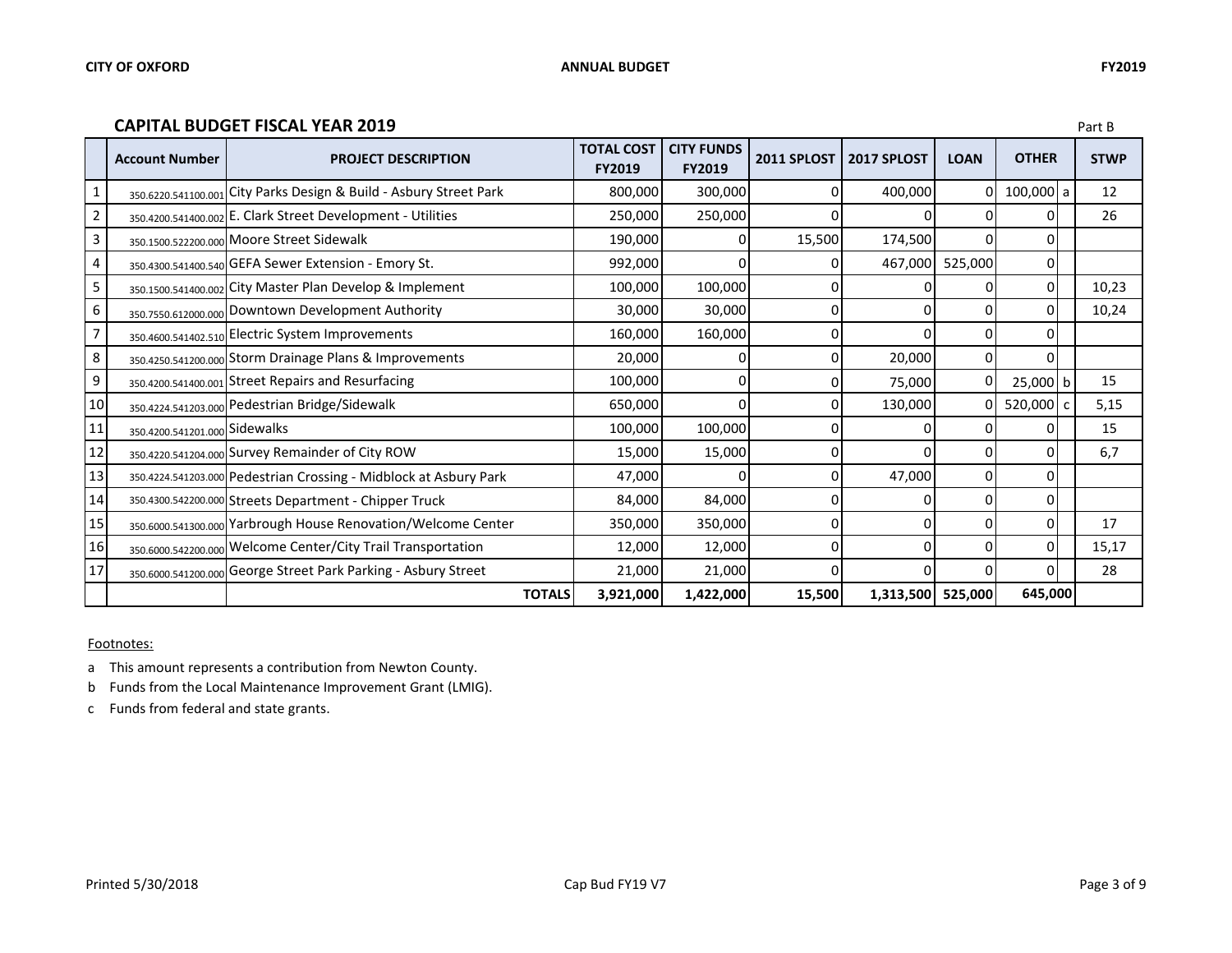#### **Works in Progress**

| 1 Asbury Street Park - Design and build the Asbury Street Park.                                                                                                                                                                                                                                                                                                                                                        | 800,000 | 300,000 | 500,000 |
|------------------------------------------------------------------------------------------------------------------------------------------------------------------------------------------------------------------------------------------------------------------------------------------------------------------------------------------------------------------------------------------------------------------------|---------|---------|---------|
| East Clark Street Utilities - Install the water, sewer, and electric utilities for the E. Clark<br>Street Development in preparation for future residential development. Sewer will be<br>2 funded with the GEFA loan as part of the GEFA sewer extension project. Electric service will<br>be underground. The developer will install the streets, sidewalks, and curb and gutter for<br>the residential development. | 250,000 | 250,000 |         |
| Moore Street Sidewalk - To extend the Moore Street sidewalk on the south side of the<br>street west from Emory Street to the city limits at Longstreet Circle.                                                                                                                                                                                                                                                         | 190,000 | 174,500 | 15,500  |
| GEFA Sewer Extension Project - Extend the city sewer system to 28 homes using a loan<br>from GEFA. The sewer main will be located along Emory Street/Hwy 81. (Some of the work<br>is in GDOT Hwy 81 right-of-way.) It may be possible to increase amount of the loan after<br>bids are received.                                                                                                                       | 992,000 |         | 992,000 |
| Survey Remainder of City Rights-Of-Way - South and west of city and east of Emory Street.<br>5 54,148 right-of-way feet @ \$1/ foot. Rate determined from the FY2017 project. This began<br>in FY2018, and should be completed this fiscal year.                                                                                                                                                                       | 15,000  | 15,000  | 0       |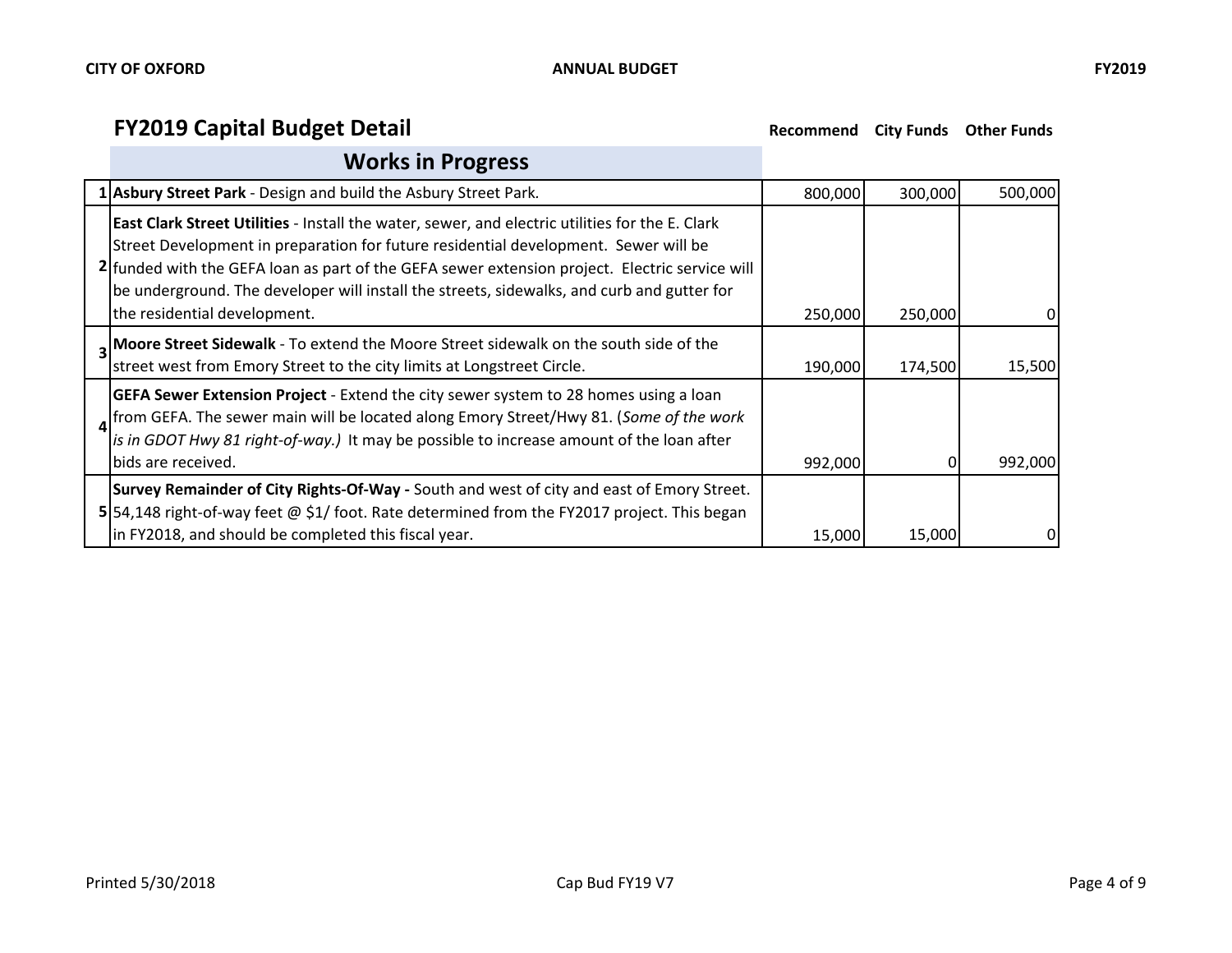$\blacksquare$ 

٦

# **FY2019 Capital Budget Detail Recommend** City Funds Other Funds

# **Ongoing Support**

|    | <b>City Master Plan Development and Implementation</b> - Encourage commercial and<br>  residential development in the city. Analysis of service delivery area and city services. Study<br>our infrastructure for future development. Includes strategic property aquisition.                                                                                                                                                       | 100,000 | 100,000 | 01      |
|----|------------------------------------------------------------------------------------------------------------------------------------------------------------------------------------------------------------------------------------------------------------------------------------------------------------------------------------------------------------------------------------------------------------------------------------|---------|---------|---------|
|    | Downtown Development Authority - Intergovernmental agreement funding for new<br>Downtown Development Authority.                                                                                                                                                                                                                                                                                                                    | 30,000  | 30,000  |         |
|    | Electric System Improvements - Each year we select a project to improve and maintain a<br>g reliable electric system. This year we will replace utility poles, wires, switches, and<br>equipment on Williams Street, Oxford North Road, W. Clark Street, and a section of<br>Longstreet Circle. We have rot in the tops and some of the insulators are breaking apart.<br>We will also pay for pole inspections from this account. | 160,000 | 160,000 | ΩI      |
|    | 9 Storm Drainage plans and improvements - For minor improvements to our storm drainage<br>system and to help us meet the requirements of our state-mandated storm drainage plan.                                                                                                                                                                                                                                                   | 20,000  | 20,000  |         |
|    | <b>Street Repairs and Resurfacing</b> - This project is done annually with some funding from<br>10 GDOT from the LMIG program. It requires a local funds match. This will include the city<br>cemetery, and Asbury Street from W. Watson to Collingsworth.                                                                                                                                                                         | 100,000 | 0       | 100,000 |
| 11 | Sidewalks - Extend sidewalks throughout the city in locations to be determined. This project<br>will take several years.                                                                                                                                                                                                                                                                                                           | 100,000 | 100,000 |         |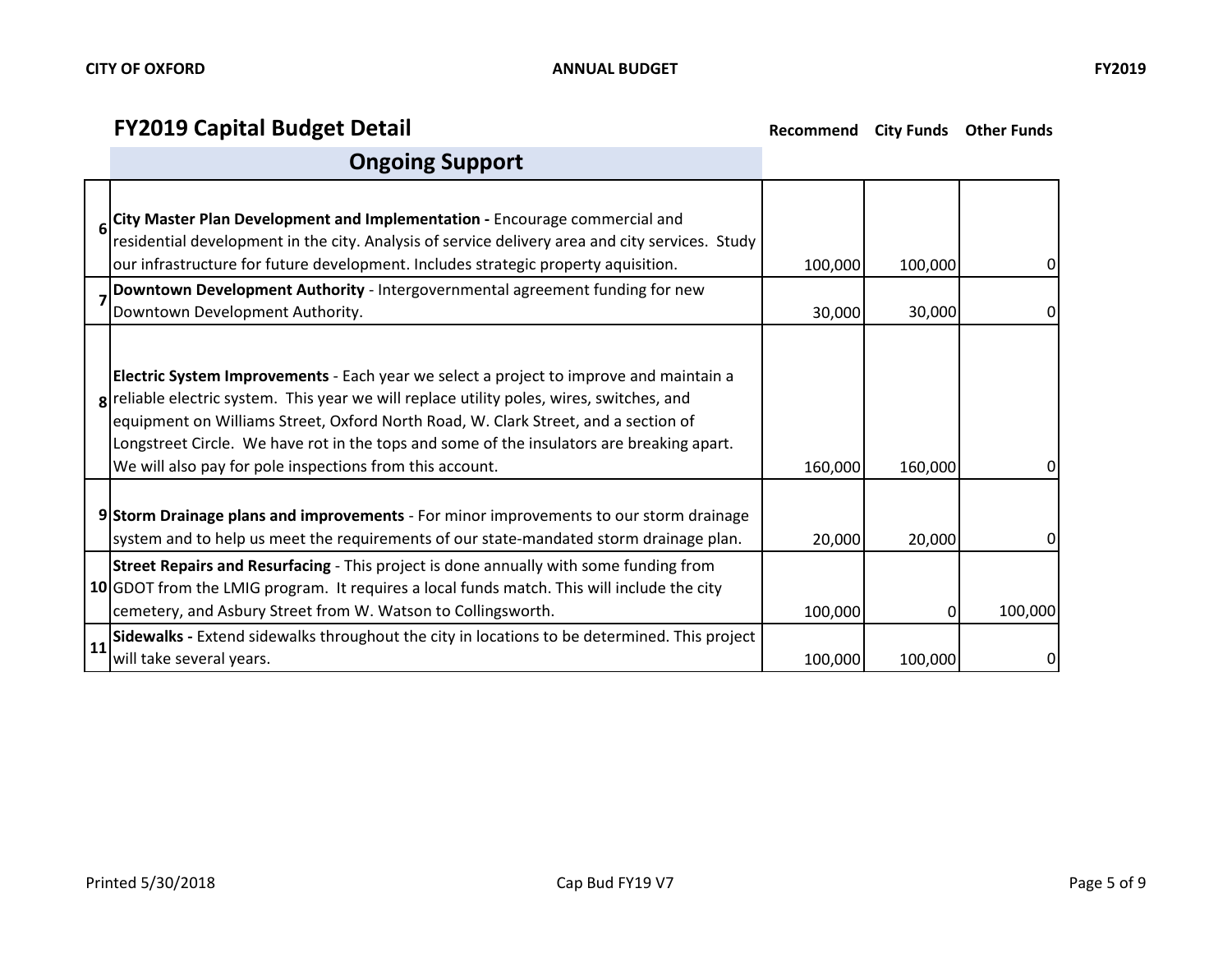|    | Yarbrough House Renovation/Welcome Center - Renovate 107 W. Clark Street to become<br>$ 14 $ the city's new welcome center. The work will include updating the building's HVAC system,<br>water/sewer system, structural integrity, exterior, etc. This will also include funds to be used<br>to furnish the welcome center with tables, chairs, etc. | 350,000 | 350,000 | 0       |
|----|-------------------------------------------------------------------------------------------------------------------------------------------------------------------------------------------------------------------------------------------------------------------------------------------------------------------------------------------------------|---------|---------|---------|
|    | George Street Park Parking - Add 8 parking spaces and a bike rack to the east side of Asbury<br>15 Street between Allen Memorial Church and George Street. The spaces will be located within<br>the city right-of-way. We will also install a vegetative buffer between the parking spaces and<br>the homes located on George Street.                 | 21,000  | 21,000  | 01      |
|    | 16 Welcome Center/City Trail Transportation - The city will purchase an electric golf cart to<br>provide tours of the city's trail system, and other areas of the city, to residents and visitors.<br>The cart will seat 6-8 people, and will be housed on city property.                                                                             | 12,000  | 12,000  | 0       |
|    | Chipper Truck - Streets Department - Replace the current chipper truck. The current truck<br>17 has been in the shop four or five times this last year. We have replaced the rear-end and<br>several major parts over the years.                                                                                                                      | 84,000  | 84,000  | 0       |
| 18 | Pedestrian Crossing - Install a midblock crossing for pedestrian access to Asbury Street Park<br>from the west side of Emory Street.                                                                                                                                                                                                                  | 47,000  | 0       | 47,000  |
|    | $\vert$ 19 Pedestrian Bridge/Sidewalk - Extend the sidewalk from I-20 along the west side of Emory<br>Street north to Moore Street. Funded with state and federal funds along with the local share<br>from the city. Oxford College will build a sidewalk on its property from Moore to Pierce.                                                       | 130,000 | 0       | 130,000 |

#### **Scheduled for FY2019**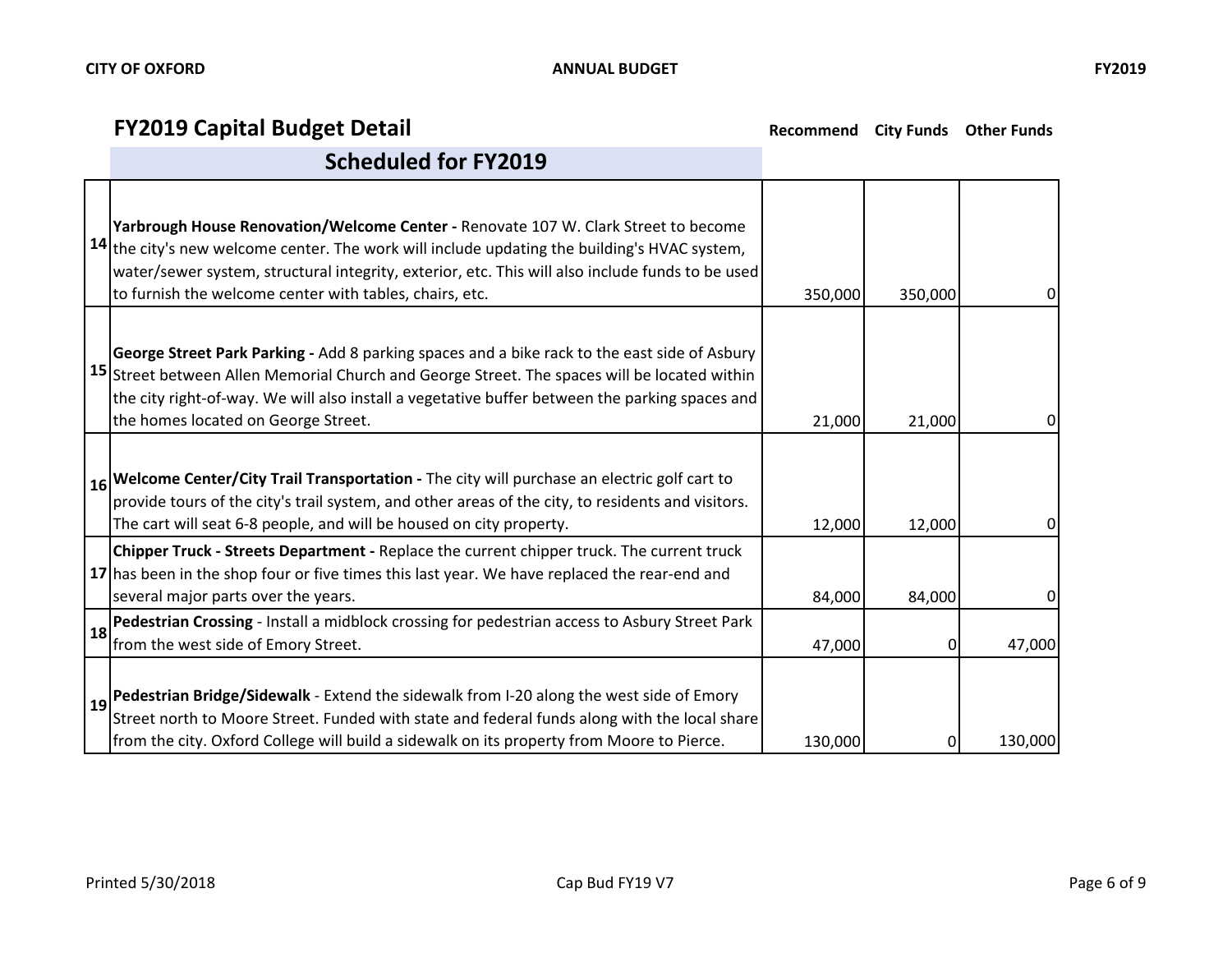|    | Replace water main on Clark St, Oxford Rd, and Hull St. - This section of the water system<br>$\vert$ <sub>20</sub> is about 40+ years old. It was installed with a very thin, low grade PVC pipe. In the past two<br>years we have repaired the water main six times in different places. This will be funded<br>largely from 2017 SPLOST. We will pursue Community Block Grant funding for this project. | 745,000 | 245,000 | 500,000          |
|----|------------------------------------------------------------------------------------------------------------------------------------------------------------------------------------------------------------------------------------------------------------------------------------------------------------------------------------------------------------------------------------------------------------|---------|---------|------------------|
|    | 21 Water Line Replacement - Replace existing 6" water line on W Bonnell, Queen Ann, and<br>Stone Streets with 8" water line. This will replace the remaining "transite" water pipe in our<br>system. We will pursue Community Block Grant funding for this project.                                                                                                                                        | 190,000 | 190,000 | $\mathbf 0$      |
|    | Water Main Replacement - Perry Circle - Replace existing 6" water main on Perry Circle.<br>22 This section of the water system is 40+ years old. It was installed with a very thin, low grade<br>PVC pipe. We have had two main breaks this year.                                                                                                                                                          | 42,000  | 42,000  | 0                |
| 23 | Water Main Replacement - Keel Street, Cat Paw Court, and Beakhead Court - Replace<br>existing 6" water main on Perry Circle. This sectioon of the water system is 40+ years old. It<br>was installed with a very thin, low grade PVC pipe. We have had two main breaks this year.                                                                                                                          | 110,000 | 110,000 | 0                |
|    | 24 Whatcoat Street Improvements - Working with Oxford College to improve Whatcoat Street<br>and Pierce Street. THE DESIGNS AND FUNDING ARRANGEMENTS ARE NOT FINAL.                                                                                                                                                                                                                                         | 300,000 | 300,000 | 300,000          |
| 25 | <b>Business Incubator</b> - Construct or purchase a building to use to encourage small business<br>development. Something similar is being done in Auburn, GA.                                                                                                                                                                                                                                             | 100,000 | 100,000 | $\boldsymbol{0}$ |
|    | <b>26 Electric Vehicle Charging Stations</b> dual capacity 3 stations @ 8,000, installed                                                                                                                                                                                                                                                                                                                   | 24,000  | 24,000  | $\Omega$         |
|    | 27 Smart meters for electric and water customers - NEED TO SELECT METHOD                                                                                                                                                                                                                                                                                                                                   | 600,000 | 600,000 | 600,000          |
|    | 28 Interconnect walking trails SELECT LOCATIONS                                                                                                                                                                                                                                                                                                                                                            | 700,000 | 700,000 | 700,000          |
|    | 29 Police Vehicles                                                                                                                                                                                                                                                                                                                                                                                         | 100,965 | 0       | 100,965          |
|    | 30 Public Works vehicles and equipment                                                                                                                                                                                                                                                                                                                                                                     | 217,000 | 217,000 | 0                |

#### **Scheduled for FY2020 and Later**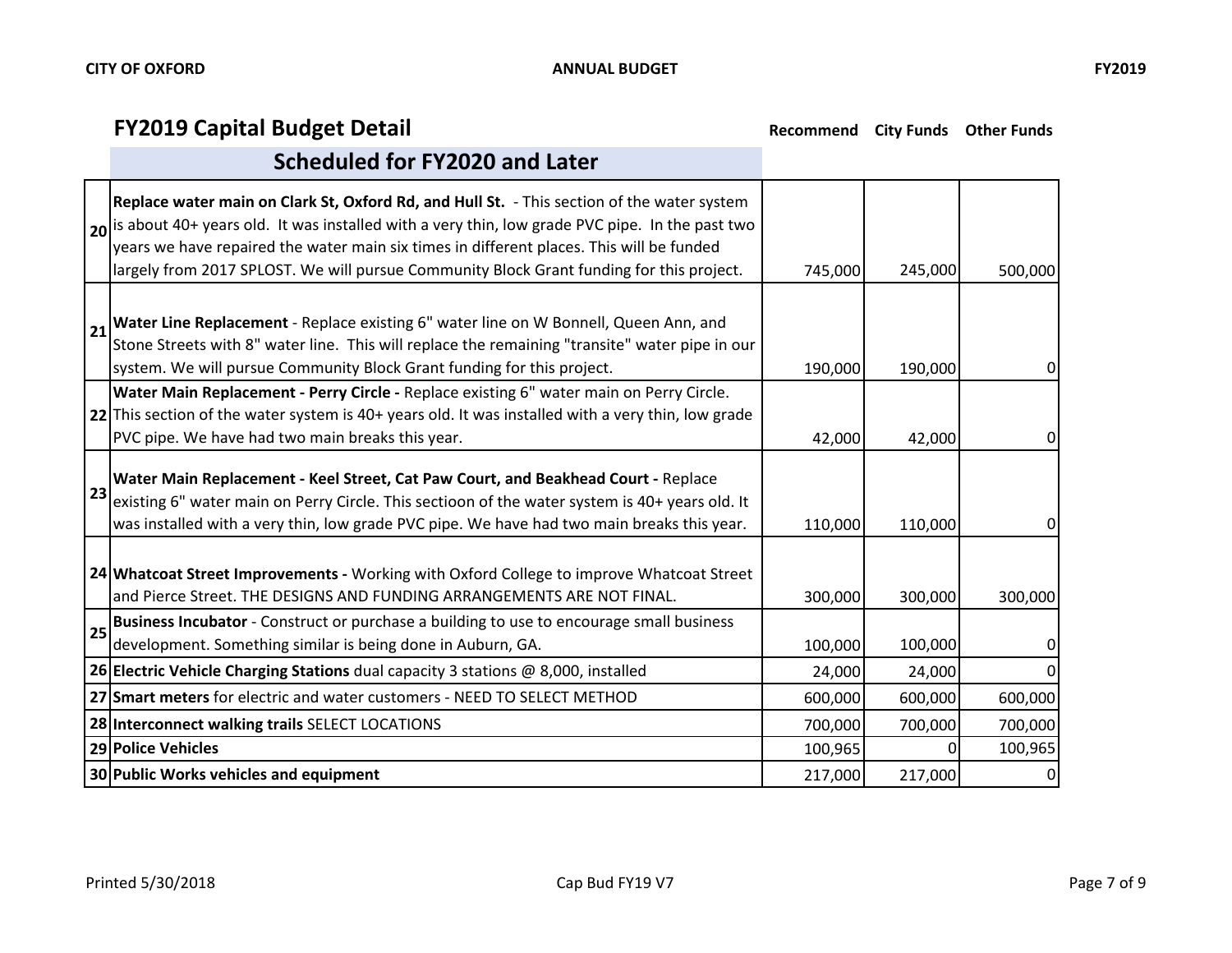# **SPLOST Funding Summary**

| <b>2011 SPLOST</b>                                                                      |             |  |  |  |
|-----------------------------------------------------------------------------------------|-------------|--|--|--|
| <b>Transportation:</b> Overage funds to be used to fund Moore Street Sidewalk Project   |             |  |  |  |
|                                                                                         |             |  |  |  |
| <b>2017 SPLOST</b>                                                                      |             |  |  |  |
| <b>Water &amp; Sewer:</b> GEFA Sewer Extension - Emory St.                              | 500,000     |  |  |  |
| Transportation: Moore Street Sidewalk; Pedestrian/Bridge Sidewalk; Storm Drainage Plans | 400,000     |  |  |  |
| and Improvements                                                                        |             |  |  |  |
| Transportation: Street Resurfacing in later years                                       | 100,000     |  |  |  |
| <b>Recreation: Asbury Street Park</b>                                                   | 400,000     |  |  |  |
| Public Safety: Vehicles in later years                                                  | 100,965     |  |  |  |
| 2017 SPLOST Subtotal                                                                    | \$1,500,965 |  |  |  |